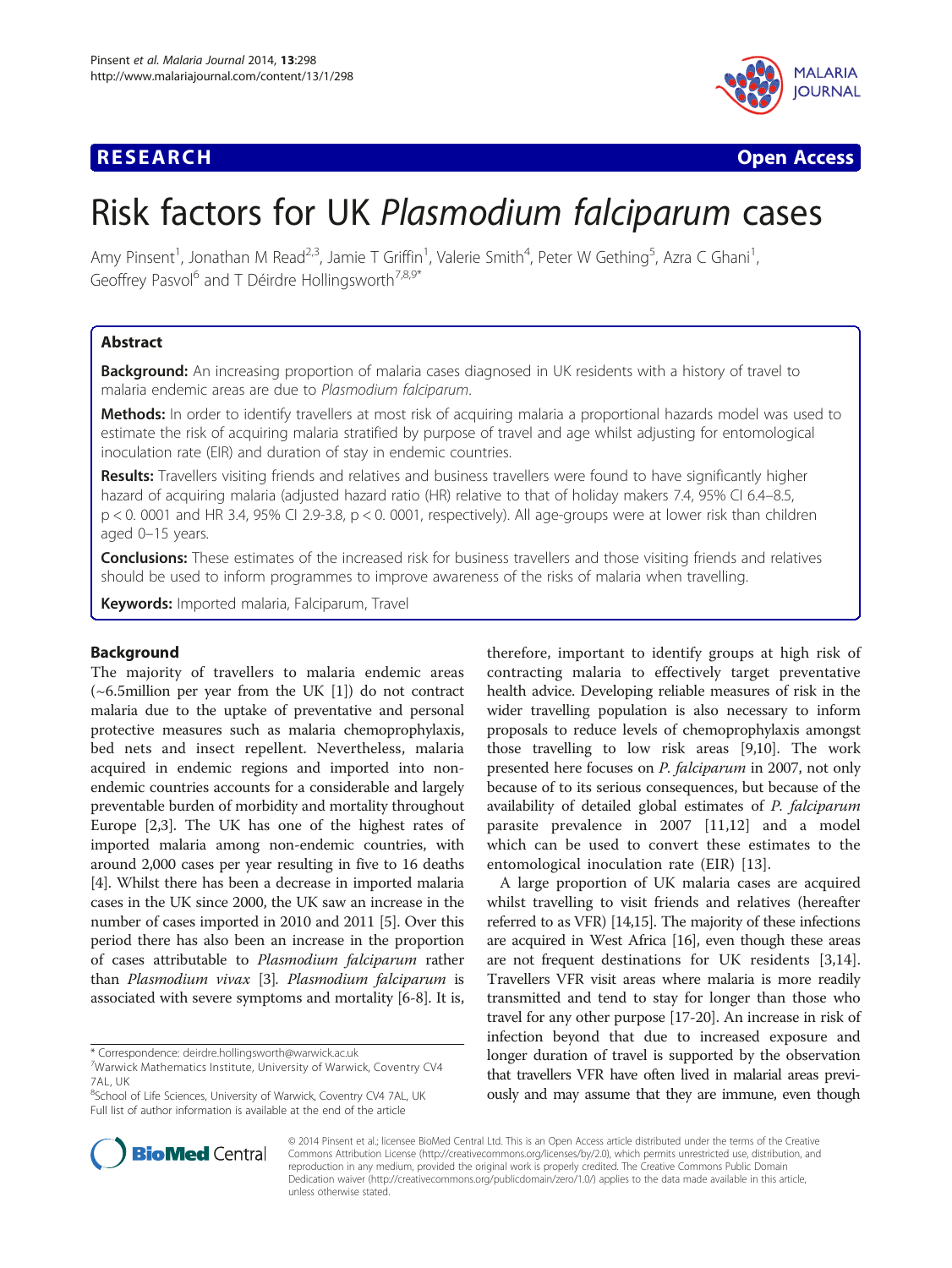their residual level of immunity may not be sufficient to prevent infection [[18-23](#page-7-0)]. Studies have also suggested that individual concerns about health care services and side-effects of chemoprophylaxis present themselves as barriers to uptake of chemoprophylaxis in VFR travellers [\[24](#page-7-0)]. This perception of immunity and distrust of health services may help to explain poor uptake of prophylaxis and pre-travel health advice amongst travellers VFR [\[3](#page-6-0)[,25](#page-7-0)] as well as the large number of cases in this group.

A number of imported cases are in children (10% under the age of 15 in 2007), suggesting that they may be at higher risk of acquiring malaria as travellers [\[7\]](#page-6-0). Children are believed to be at greater risk of acquiring malaria in general and children  $<6$  years of age have a significantly higher risk of presenting with clinical malaria [[7,](#page-6-0)[26](#page-7-0)]. In addition, adequate uptake of, and compliance with, prophylaxis by children may be poor, particularly when travelling with family members for the purposes of visiting friends and relatives [\[21,22,26](#page-7-0)-[28\]](#page-7-0)

The risk of acquiring malaria whilst visiting a malaria endemic country is multi-factorial. Longer duration of stay and higher transmission rates in the destination country increase the probability of acquisition, as does poor adherence to preventative measures. Most previous analyses have highlighted this, but the majority have been unable to disentangle these different effects. A more recent study characterized transmission risk in the destination country by malaria incidence and found that this did not correlate well with the risk of travellers acquiring malaria [\[9](#page-7-0)]. When this model was extended to account for duration of stay in high risk areas, it was shown that chemoprophylaxis of travellers may only be cost effective in moderate to high incidence areas [[29\]](#page-7-0). In this study a more direct measure of exposure, the entomological inoculation rate (EIR), or the number of infectious bites per person per year, calculated from parasite prevalence estimates for 2007 [\[11,12](#page-7-0)], is used to estimate the risk of acquiring malaria in different groups of travellers.

## Methods

## Data sources

## UK cases of Plasmodium falciparum in 2007

The Malaria Reference Laboratory (MRL) of the UK Health Protection Agency (HPA) obtained detailed passive surveillance reports on cases of malaria (confirmed by blood films or tissue histology) from clinicians and laboratories in the UK [[3](#page-6-0)]. The notifying laboratory and clinician provided data on exposure risk for each case, including their country of usual residence (excluding non-UK residents), the reason for travel, the country or region visited and duration of travel. Whilst there is likely to be underreporting of cases of malaria in the UK, these data give the most comprehensive picture of imported malaria in the UK.

#### UK travellers to malaria endemic areas

The travel patterns of UK residents were obtained from two sources. Firstly, the number of visitors to each country was collated from World Tourism Organization (WTO) data from member states on the number of visitors to each country by country of residence [\[1](#page-6-0)]. Data from 2007 was used if available, or for the closest year for which data were available, and online sources of information for the few countries for which no data were available.

Secondly, data on the purpose of travel and the age of travellers to malaria endemic areas were obtained from the TravelPac, provided by the Office for National Statistics [\[30\]](#page-7-0). These data are collected as part of the International Passenger Survey (IPS) in which personal interviews are conducted with approximately 250,000 randomly selected travellers annually (~0.2% of the total). The data are stratified by country unless the sample size is too small in which case data are aggregated across countries. Since only a small proportion of UK travellers visit malaria endemic areas, the data in this survey on the proportion of travellers visiting for particular reasons or within particular age-groups has to be aggregated across several malaria endemic countries. For example, since "Other Africa" included 43 African countries, the proportion of the UK visitors aged 0–15 years of age who visited friends and relatives was the same across a number of African countries. To overcome this limitation in the data, searches for other data sources were carried out, but extensive internet searches only found data on reason for travel from an extremely limited number of countries and the data was never stratified for travellers from the UK (Additional file [1](#page-6-0)). Therefore this analysis uses the systematic data collected by the IPS, despite its clear limitations, since it is the only source for data systematically captured from UK travellers. To investigate the impact of this assumption the analysis was repeated for just Uganda, which had the most suitable travel data.

#### Within-country transmission rate

Malaria transmission is highly heterogeneous at all scales, from continent to village [[12,31,32\]](#page-7-0). Since the destination of travel for malaria cases is only reported at the country level, the exposure risk (EIR) was estimated as an average at the country level. *P. falciparum* parasite prevalence estimates in 2–10 year olds were transformed to populationweighted national-level mean EIR estimates by first using the relationship derived from fitting of a mathematical model to data on the EIR to prevalence amongst 2–10 year olds relationship from 34 locations across Africa [\[13](#page-7-0)] and then calculating the population-weighted mean (see Additional file [2](#page-6-0) and [\[11,12\]](#page-7-0)). In order to investigate sensitivity to this assumption of population weighting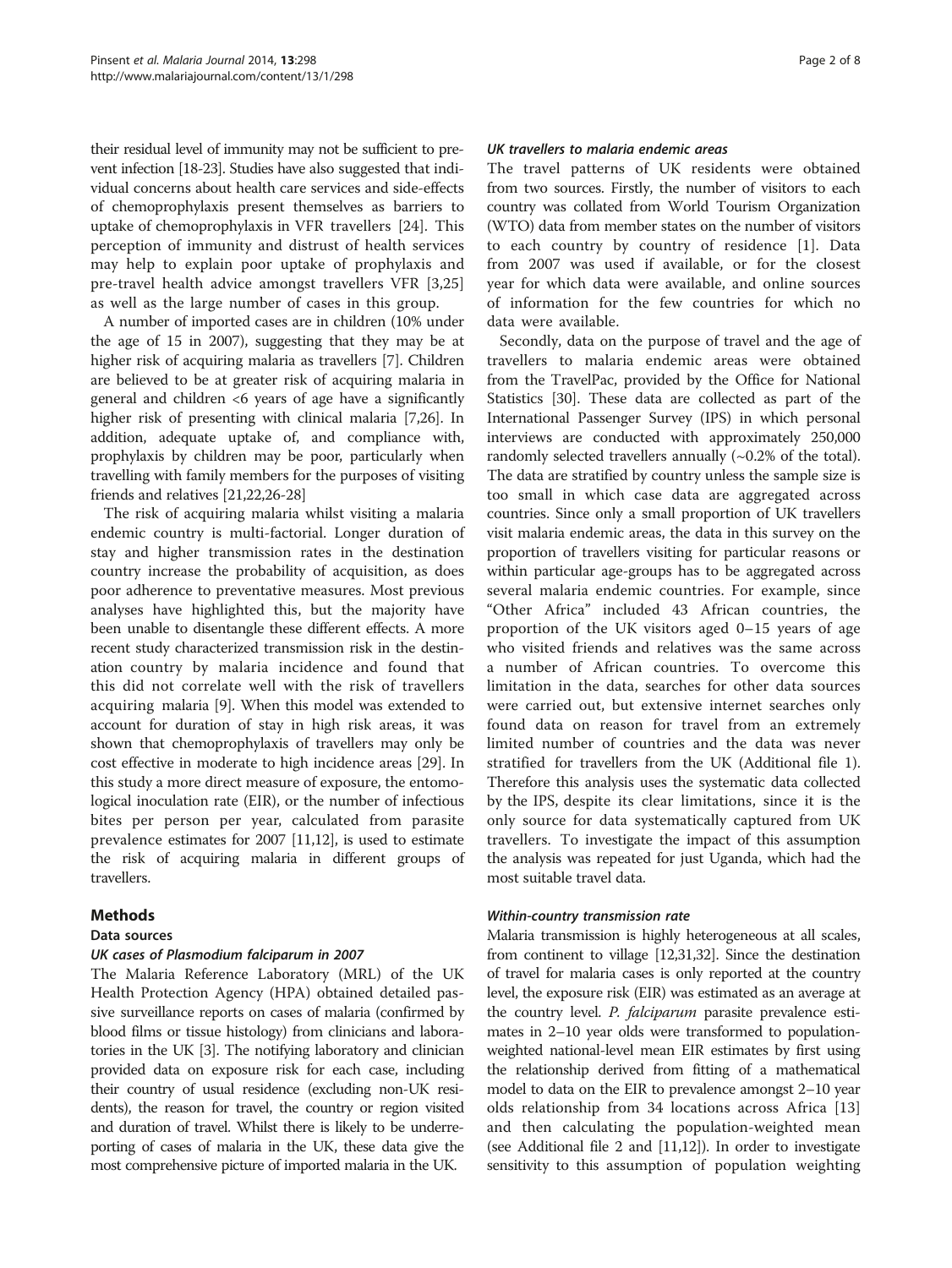the analysis was repeated with the EIR average by area within a country.

## Statistical analysis

#### Crude incidence

To demonstrate general trends in the data the incidence of imported malaria to the UK in 2007 was calculated for three key variables of interest: reason for travel, age group and EIR (depending on destination visited). Incidence was calculated as number of cases imported by each group of interest divided by the total number of visitors to all malaria endemic areas (MEAs) in that group as provided in the WTO data for country and IPS data for reason for travel and age. Binomial confidence intervals were calculated. This analysis does not account for missing data, and therefore a more sophisticated model was used for the full analysis.

## Statistical model

In order to assess the relative hazards faced by different travellers, it was assumed that the risk of acquiring malaria depends on the daily level of exposure (the EIR) and the duration of stay in a malarial endemic country. As such, it was assumed that the probability of infection per bite is the same for all individuals in all transmission settings. A log-linear model was used to calculate the hazard of acquiring malaria in which the time of infection was assumed to have occurred at any point during the reported visit to a malaria endemic area and the daily hazard of infection is determined by the EIR (assuming a constant rate and thus ignoring both any nonlinear relationship between EIR and force of infection and any seasonality in transmission since data on the months of visits was not available). Two covariates were considered both in univariable and multivariable models – the age of the participant (as a categorical variable) and the reported reason for travel (a detailed description of the model and model equations are provided in Additional file [3](#page-6-0)). The hazard was calculated as an aggregate measure of the effect of the use of preventative measures, such as bed nets, insect repellent and chemoprophylaxis, because detailed usage statistics were not available for travellers in general.

Since one or more of the covariates or the destination of travel were missing for a proportion of cases (235 (23%) missing information on destination, 455 (45%) missing reason for travel and 4 (<1%) missing age), parameter estimation was performed using an expectation-maximization algorithm [\[33\]](#page-7-0). A detailed description of the method is provided in Additional file [3](#page-6-0).

## Results

One thousand, one hundred and fifty four cases of P. falciparum were reported by the malaria reference laboratory in 2007. Excluding those who were not UK residents, whose country of residence was unknown and those whose purpose of travel were foreign visitor, a new entrant to the UK or foreign students, resulted in 1004 cases. Of these, 11 were mixed infections: three P. falciparum/P. vivax, four P. falciparum/Plasmodium malariae and four P. falciparum/Plasmodium ovale. In those cases for whom the country of travel was reported (796/1004, 79%), the most frequent country where the cases had contracted malaria were Nigeria (365 cases, 46%), Ghana (147 cases, 18%) and Uganda (54 cases, 7%) (Figure [1A](#page-3-0)). Travellers from the UK visit a number of malaria endemic countries (Figure [1](#page-3-0)B), and their destinations reflect a large range of EIR (Figure [1](#page-3-0)C). For those malaria cases that reported their reason for travel (573/1,004, 57%), the most common reason was travelling to visit friends and relatives (VFR), Table [1](#page-4-0). Most cases were reported amongst adults aged 24 to 55 years of age, although there were a substantial number of children (Table [1](#page-4-0)).

Across all traveller groups to MEAs VFR travellers had the highest crude incidence of malaria cases at 2.3 cases per 10,000 travellers (95% CI 2.1-2.5) (Figure [2](#page-4-0), Table [1](#page-4-0)). Business travellers also had a high level of crude incidence, with 0.45 cases per 10,000 travellers (95% CI 0.31-0.61). When considering age alone, children aged 0–15 years had the highest incidence (3.2, 95% CI (2.6-3.9), while adults aged 55–64 years had the lowest incidence of all age groups (0.95 cases per 10,000 travellers (95% CI 0.70-1.23)). There was increasing incidence with increasing EIR (Figure [2](#page-4-0)C).

Using the full statistical model which accounted for missing data, the univariable analyses showed that including purpose of travel and age significantly improved the fit of the model  $(p < 0.0001,$  Table [2](#page-5-0)). The parameter estimates were similar for both the univariable and multivariable models (including both reason for travel  $(p < 0.0001)$  and age  $(p < 0.0001)$ ), as such, the results from the multivariable model are focused on. Both travellers visiting friends and relatives (adjusted HR 7.4, 95% confidence interval (CI) 6.4- 8.5, p < 0.0001) and business travellers (adjusted HR 3.4, 95% CI 2.9-3.8, p < 0.0001) were at significantly higher risk compared to holiday-makers (Table [2](#page-5-0)). When the univariable analysis was repeated without missing data, using the 438 of 1,004 cases in the database the hazard ratios had a similar qualitative pattern, but with lower magnitude of the increased risk for travellers visiting friends and relatives (adjusted HR 2.5  $(2.3-2.7)$ ,  $p < 0.0001$ ) and business travellers (adjusted HR 1.6 (1.4-1.7), p < 0. 0001). Those travelling for miscellaneous reasons remained at lower risk (adjusted HR  $0.87$  (0.80–0.94),  $p = 0.03$ ) compared to holiday-makers.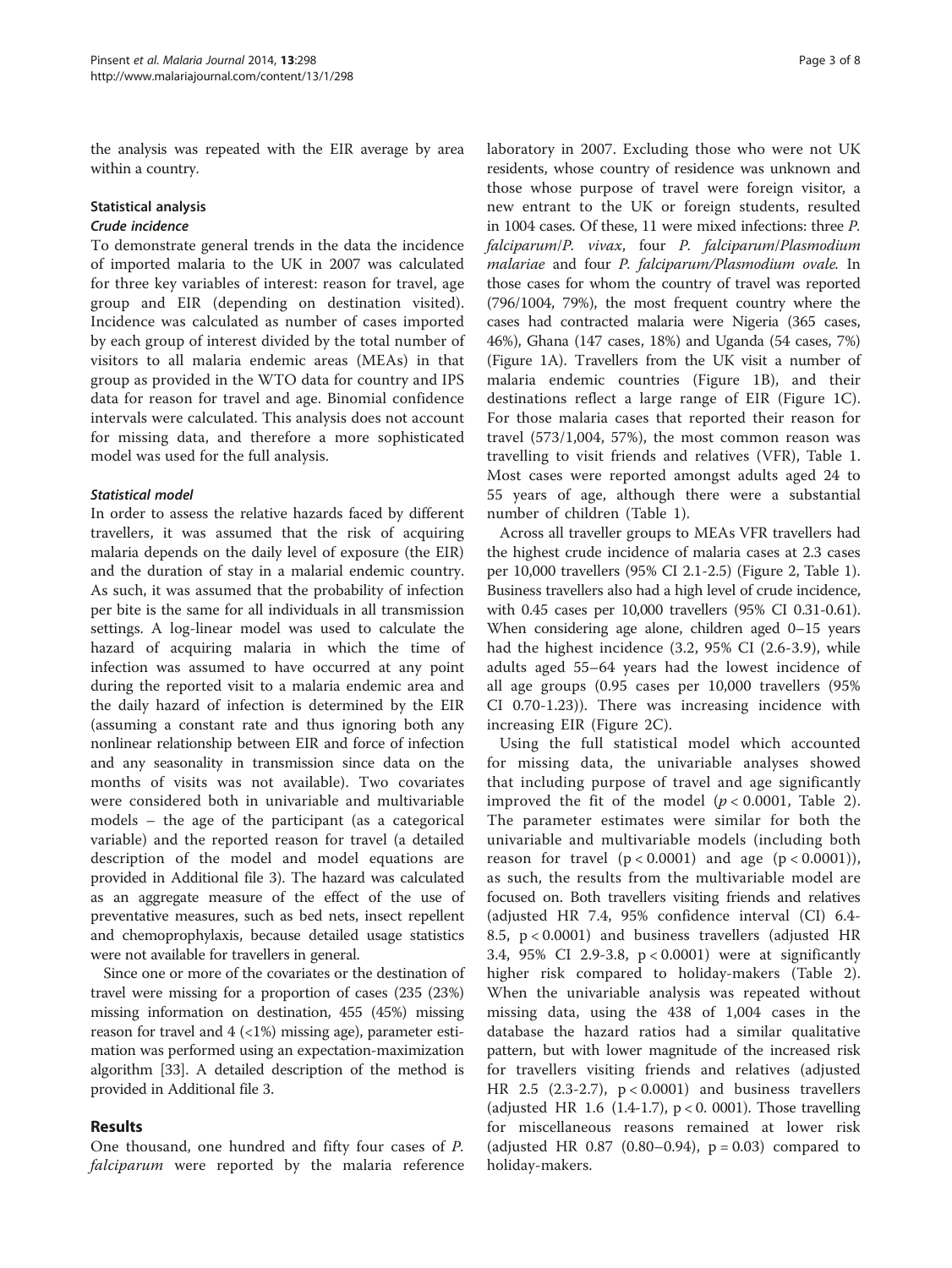Age was independently found to improve the fit of the model (likelihood ratio test  $p < 0.0001$ , Table [2\)](#page-5-0). All age groups were at lower risk than children (0–15 years old) (Table [2\)](#page-5-0).

When the analysis was repeated using EIR weighted by area, rather that population, the same qualitative patterns were found, with small changes in the quantitative values of the relative hazards (Additional file [4\)](#page-6-0). For example, in the multivariable model the adjusted hazard ratio for travellers visiting friends and relatives was 8.2 (6.4-10.8), and for business travellers it was 3.6 (2.7-4.9). The analysis was also repeated for solely Uganda with different assumptions on travel patterns, where the qualitative patterns were also similar to those across the whole dataset (Additional file [5\)](#page-6-0).

#### Conclusions

In 2007, 1,004 cases of P. falciparum malaria were reported from amongst approximately 6.5 million UK residents travelling to malaria endemic areas. By comparing the characteristics of these cases with those of all UK travellers to these areas, and adjusting for the



<span id="page-3-0"></span>http://www.malariajournal.com/content/13/1/298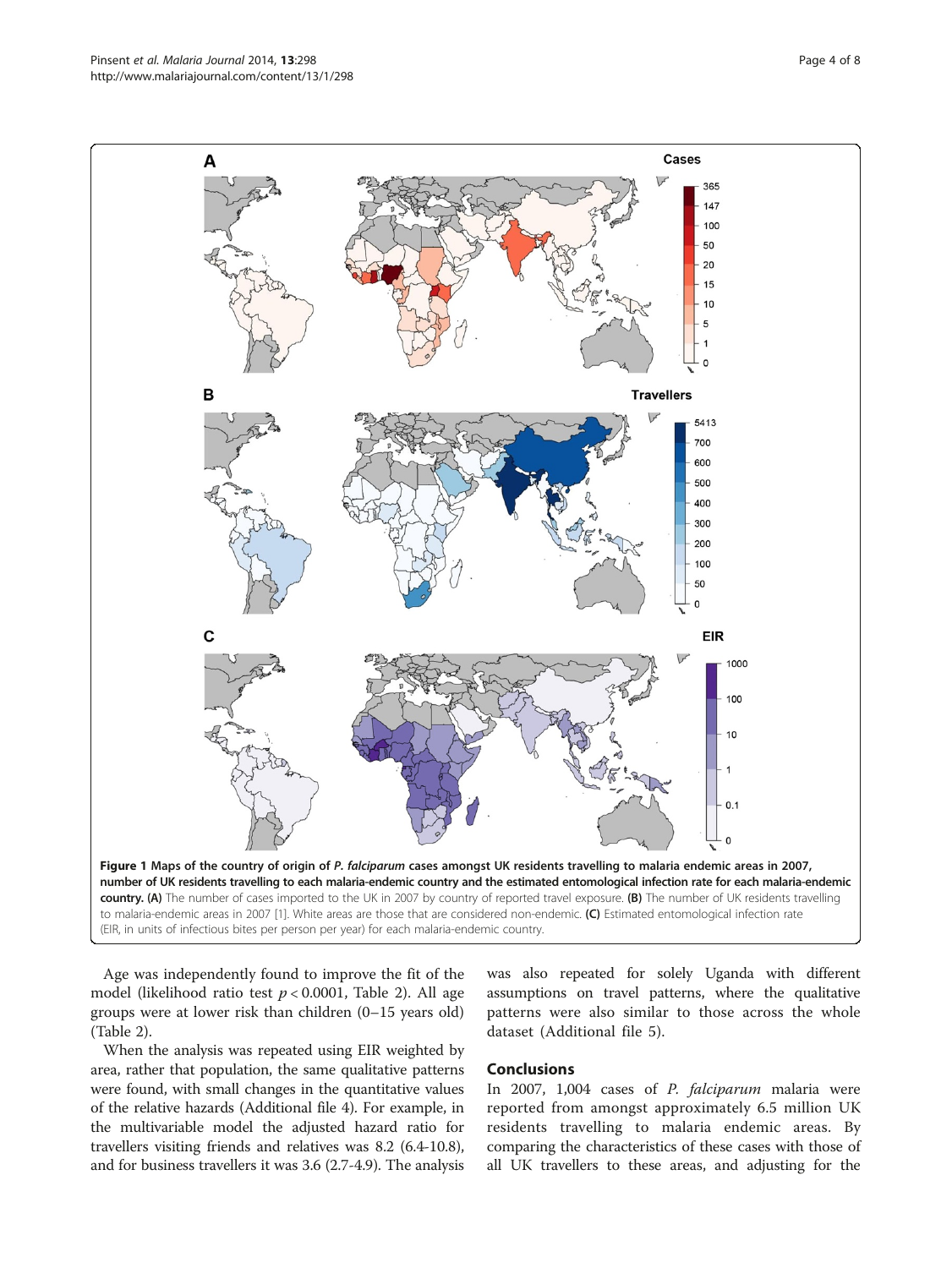|                   | Cases (%)      | Travellers 1,000 s (%) [30] | Duration of visit (days) Median (IQR*) | Crude incidence per 10,000 |  |
|-------------------|----------------|-----------------------------|----------------------------------------|----------------------------|--|
| Purpose           |                |                             |                                        |                            |  |
| <b>VFR</b>        | 450 (82%)      | 1,976 (30%)                 | $23(14-40)$                            | $2.3(2.1-2.5)$             |  |
| Misc*             | 6(1.3%)        | 282 (4%)                    | 300 (14-365)                           | $0.21(0.1-0.4)$            |  |
| <b>Business</b>   | 35 (6. 4%)     | 774 (12%)                   | $30(16-89)$                            | $0.45(0.31-0.61)$          |  |
| Holiday           | 58 (11%)       | 3,638 (55%)                 | $19(14-42)$                            | $0.15(0.12-0.20)$          |  |
| Missing           | 455            |                             | $30(19-42)$                            |                            |  |
| Age group (years) |                |                             |                                        |                            |  |
| $0 - 15$          | 97 (9. 7%)     | 302 (4. 5%)                 | $30(21-85)$                            | $3.2(2.6-3.9)$             |  |
| $16 - 24$         | 102 (10%)      | 611 (9%)                    | $30(17.5-51)$                          | $1.7(1.4-2.0)$             |  |
| $25 - 34$         | 198 (20%)      | 1,520 (23%)                 | $25(14-42)$                            | $1.3(1.1-1.5)$             |  |
| $35 - 44$         | 270 (27%)      | 1,424 (21%)                 | $21(14-32)$                            | $1.9(1.7-2.1)$             |  |
| $45 - 54$         | 203 (20%)      | 1,345 (20%)                 | $21(14-30)$                            | $1.5(1.3-1.7)$             |  |
| $55 - 64$         | 83 (8. 3%)     | 973 (14.5%)                 | $30(15 - 55.5)$                        | $0.85(0.68 - 1.04)$        |  |
| $65+$             | 47 (4. 7%)     | 495 (8%)                    | 58.5 (30-116)                          | $0.95(0.70-1.23)$          |  |
| Missing           | $\overline{4}$ |                             |                                        |                            |  |
| <b>Total</b>      | 1,004          | 6,670                       |                                        |                            |  |

<span id="page-4-0"></span>Table 1 Characteristics of cases of imported malaria in the UK in 2007 and crude incidence for each group

Miscellaneous purpose of travel. IQR: Inter-quartile range.

variation in exposure between destination countries, these estimates suggest that travellers VFR and, independently, young children are at significantly higher risk of acquiring malaria than other groups. These risks are an aggregate measure of many factors, including chemoprophylaxis, bed net usage and other preventative measures.

Travellers VFR have been identified as a high risk group due to the large number of cases in this group, but previous estimates of enhanced risk have not allowed for an increased EIR in the place that is visited nor their long duration of stay in these areas [\[3](#page-6-0)[,18,34,35](#page-7-0)]. The increased risk of acquiring malaria for travellers VFR is likely to be a

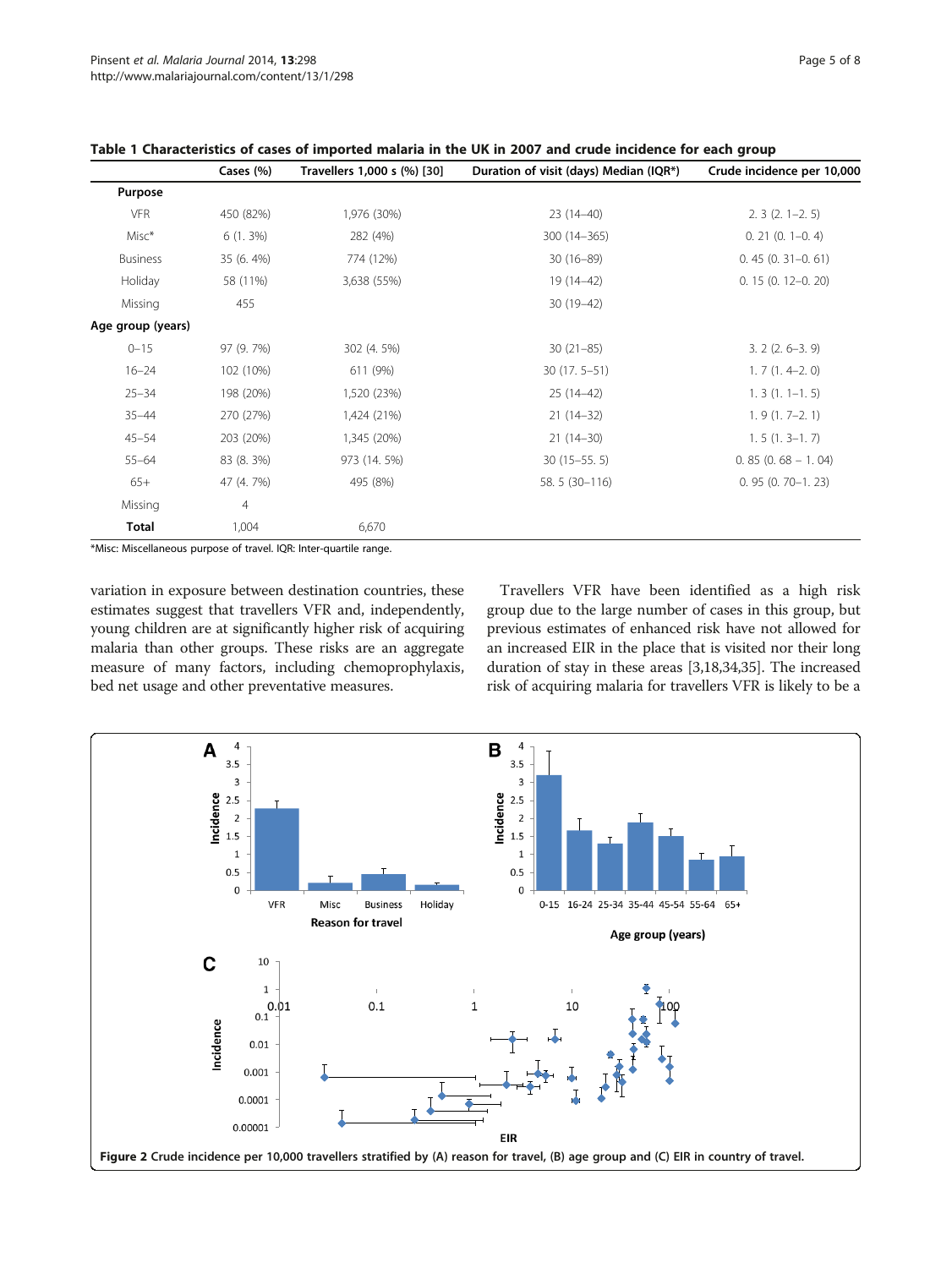|                   | Hazard Ratio (95% confidence interval) | p          | Adjusted hazard ratio (95% confidence interval) | p           |
|-------------------|----------------------------------------|------------|-------------------------------------------------|-------------|
| Purpose           |                                        | $<0.0001*$ |                                                 | $<$ 0.0001* |
| <b>VFR</b>        | $6.3(5.6 - 7.0)$                       | $<$ 0.0001 | $7.4(6.4-8.5)$                                  | $<$ 0.0001  |
| Misc*             | $0.43(0.29-0.58)$                      | $<$ 0.0001 | $0.43(0.27-0.59)$                               | $<$ 0.0001  |
| <b>Business</b>   | $2.4$ $(2.0-2.9)$                      | $<$ 0.0001 | $3.4(2.9-3.8)$                                  | $<$ 0.0001  |
| Holiday           |                                        |            |                                                 |             |
| Missing           |                                        |            |                                                 |             |
| Age group (years) |                                        | $<0.0001*$ |                                                 | $<$ 0.0001* |
| $0 - 15$          |                                        |            |                                                 |             |
| $16 - 24$         | $0.41(0.31-0.58)$                      | 0.002      | $0.58(0.43 - 0.80)$                             | $<$ 0.0001  |
| $25 - 34$         | $0.20(0.16-0.26)$                      | $<$ 0.0001 | $0.26(0.19-0.32)$                               | $<$ 0.0001  |
| $35 - 44$         | $0.22(0.18-0.31)$                      | $<$ 0.0001 | 0. 22 (0. 17-0. 28)                             | $<$ 0.0001  |
| $45 - 54$         | $0.31(0.24-0.41)$                      | $<$ 0.0001 | $0.44(0.33-0.55)$                               | $<$ 0.0001  |
| $55 - 64$         | $0.36(0.26-0.49)$                      | $<$ 0.0001 | $0.55(0.41-0.77)$                               | $<$ 0.0001  |
| $65+$             | $0.49(0.33 - 0.76)$                    | $<$ 0.0001 | $0.45(0.31-0.65)$                               | $<$ 0.0001  |
| Missing           |                                        |            |                                                 |             |
| <b>Total</b>      |                                        |            |                                                 |             |

<span id="page-5-0"></span>Table 2 Estimated hazard ratio (univariable model) and adjusted hazard ratio (multivariable model) for acquiring malaria conditional on the estimated level of exposure in the destination country

\*Significance test for inclusion of the covariate obtained using likelihood ratio tests. IQR: Inter-quartile range. Misc: Miscellaneous purpose of travel.

result of poorer adherence to protective measures, chemoprophylaxis and the perception that areas they stay in are likely to be low risk. Some of these travellers assume that they are immune to malaria due to previous exposure and as a result are less likely to seek pre-travel advice or protect themselves from infection [\[18,24,36](#page-7-0)]. Whilst this may indeed be the case for some (perhaps explaining the reduced hazard of acquisition in adults), others may be susceptible. Moreover, recent work highlighted that VFR travellers felt that even if they became infected while staying with friends or relatives, the disease could be dealt with relative ease [\[37](#page-7-0)]. This may imply that VFR travellers are less likely to perceive malaria as high risk infection. These results suggest that this group continues to be an important target for prevention messages.

Business travellers also appear to be at increased risk of acquiring infection compared to holiday-makers in both models assessed in this work. Whilst this risk group has not previously been identified in the UK, data from Scotland in 2006–2008 showed that business travellers imported a greater number of cases than VFR travellers despite high reported prophylaxis uptake [\[16](#page-7-0)]. Business travellers have also been identified as a risk group in Japan and Switzerland [\[38,39](#page-7-0)], and they are a large and increasing group of patients in Europe (almost 19% [[1,](#page-6-0)[40,41\]](#page-7-0)), and in the UK the number of business traveller cases has almost doubled between the period 2007–2011 [\[5\]](#page-6-0). Even after accounting for duration of stay business travellers were at an increased risk of infection acquisition, this may be because some business travellers avoid protective measures because they travel for short periods or stay in more industrial areas [\[42\]](#page-7-0) and they are less likely to seek medical advice than tourists [[39\]](#page-7-0). Thus their lack of knowledge, poor awareness and resulting behavior could all contribute to their higher risk.

Imported malaria in children is a complex problem that faces many challenges [\[43](#page-7-0)]. The results suggest that children aged 0–15 years could be at a higher risk of infection than other age groups. This is consistent several previous studies [[26,44,45\]](#page-7-0). However, a number of other studies have identified a different pattern of results, which may suggest that young children could be at a reduced risk of acquiring infection relative to other age groups [\[28,46](#page-7-0)]. These studies have often focused on children less than five years of age, while this work has assessed a wider age range. Cases in children are of particular concern because of the increased potential for both rapid onset of severe disease, non-specific symptoms and delayed diagnosis in this group [[7,](#page-6-0)[28,47,48](#page-7-0)]. Children of a young age may be at increased risk due to intrinsically higher susceptibility. The use of prophylaxis or personal protective measures remains largely inadequate within this age group, especially amongst those travelling to VFR [[28,43\]](#page-7-0). This altered risk is reflected in case numbers, and should be a priority for public health interventions.

There are a number of limitations of this study. First, it is based on passive surveillance of malaria cases, which is believed to be subject to large underreporting. Second, for some aspects, particularly the reason for travel, there was a large proportion of missing data.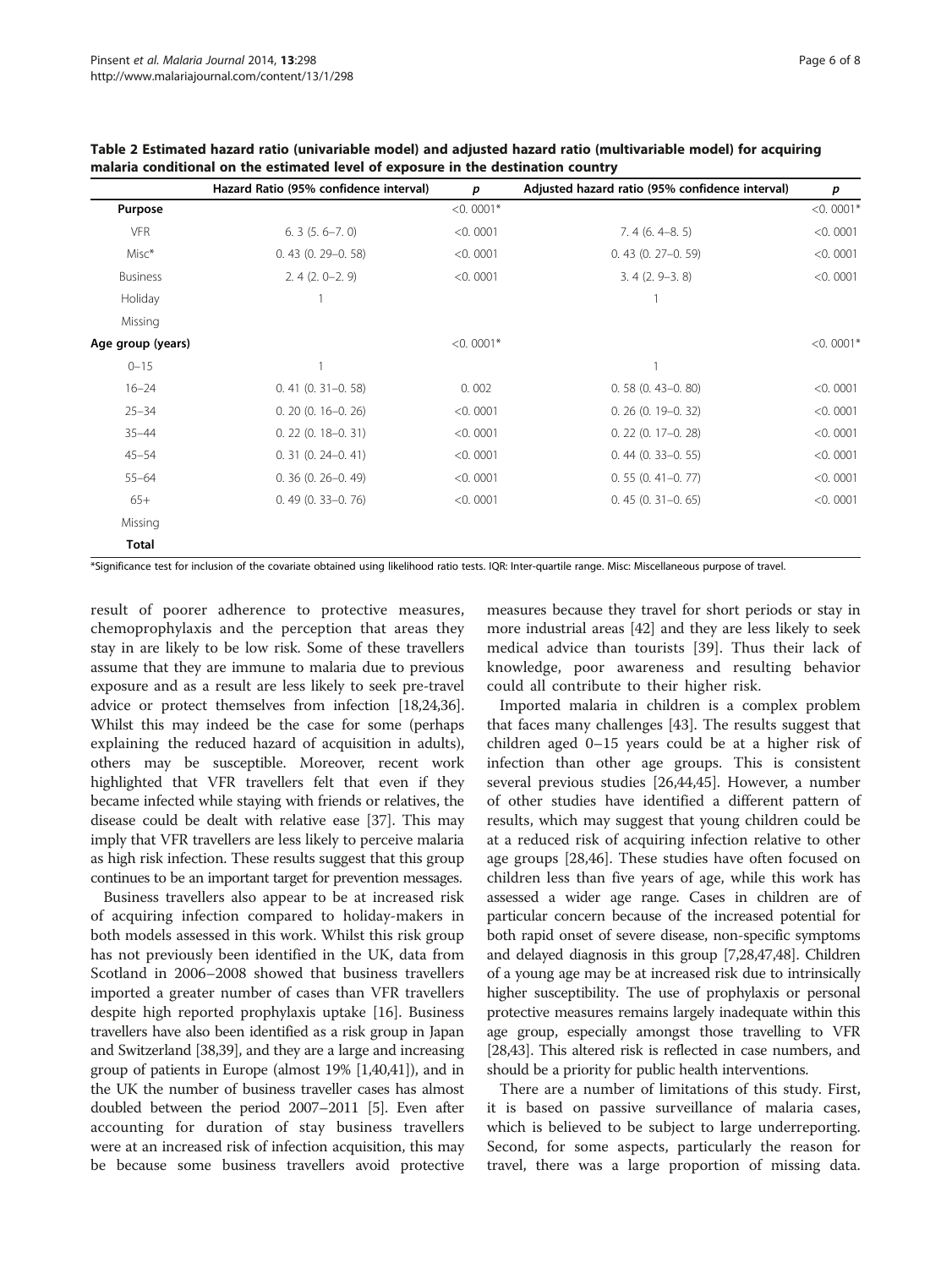<span id="page-6-0"></span>Whilst this analysis accounts for these missing data, the mechanism underlying the algorithm used assumes that the data are missing at random. In practice, this may not hold if the reason for travel is systematically not reported by certain groups. Improved recording of this information would be of benefit in defining the groups at highest risk. Equally, data on reason for travel was assumed to be the same across 43 African countries, however there is heterogeneity in reasons for travel to different regions of Africa. Given the limited data available at the country level on purpose of travel it was chosen to keep the proportions available in the TravelPac data. Malaria risk varies substantially within countries. Robert et al. [\[49\]](#page-7-0) identified a loose linear relationship between mean annual EIR and degree of urbanization. Coupled with this it is also likely that different traveller groups will visit places with variable levels of urbanization, this will affect the force of infection that travellers are exposed to [[50](#page-7-0)]; however the travel destination of cases was only recorded at country level. It was assumed that the distribution of risk which was aggregated according to the population density within each country [\[11\]](#page-7-0) was the same as the distribution of risk for travellers, which is unlikely to be true for some travel groups. More specific recording of the destination of UK cases at sub-national level would improve estimates of risk [\[11\]](#page-7-0). Travel patterns can differ between different reason for travel groups [[51](#page-7-0)], this may result in different forces of infection being experienced by different travel groups at different times of the year as a consequence of different travel preferences at different times of the year, this could result in the seasonal reporting of cases.

Current public health strategies are effectively protecting the majority of UK travellers to malaria endemic areas. However, there are still a number of cases reported each year. This analysis supports previous calls to improve health education and access to prophylactic drugs in immigrant communities in the UK, particularly children. The other group identified here are business travellers, whose perception of the risk of acquiring malaria may be poor, particularly when they are staying for longer than is usual for business travellers. Efforts should, therefore, be made to ensure that prevention messages are reaching this group.

## Additional files

[Additional file 1:](http://www.biomedcentral.com/content/supplementary/1475-2875-13-298-S1.pdf) Purpose of Travel data. Country level data for purpose of travel to different malarial endemic areas.

[Additional file 2:](http://www.biomedcentral.com/content/supplementary/1475-2875-13-298-S2.pdf) The relationship between PfPR2-10 and EIR. The relationship between PfPR2-10 is illustrated and the details and appropriate citations are provided for the PfPR data, and how it was converted to EIR.

[Additional file 3:](http://www.biomedcentral.com/content/supplementary/1475-2875-13-298-S3.pdf) Statistical methods. A description of the proportional hazards model developed and an explanation of the expectation maximization algorithm applied to the missing data.

[Additional file 4:](http://www.biomedcentral.com/content/supplementary/1475-2875-13-298-S4.pdf) A sensitivity analysis to the assumptions about **EIR within country.** Estimated hazard ratios for the univariable and multivariable models, where the parasite rate across the country was unweighted by population and then converted to EIR.

[Additional file 5:](http://www.biomedcentral.com/content/supplementary/1475-2875-13-298-S5.pdf) Sensitivity to uncertainty in travel patterns – analysis of Uganda. A sensitivity analysis on uncertainity in travel patterns using Uganda case data. Univariable and multivariable model are presented for estimated hazards using data from the IPS survey and international traveller data.

#### Competing interests

The authors declare that they have no competing interests.

#### Authors' contributions

TDH, JMR conceived the study, TDH, JMR and JTG designed the analysis. AP and TDH analysed the data. PWG and VS collected and contributed data. All authors wrote and contributed to the manuscript. All authors read and approved the final manuscript.

#### Acknowledgements

The authors gratefully acknowledge funding from Imperial College (TDH Junior Research Fellowship), Bill & Melinda Gates Vaccine Modeling Initiative (TDH, JG, ACG), the Medical Research Council (UK) for project funding (JMR) and Centre funding (ACG) and the Economic and Social Research Council (UK, JMR, grant ES/K004255/1). PWG is a Medical Research Council (UK) Career Development Fellow (#K00669X) and receives support from the Bill and Melinda Gates Foundation (#OPP1068048). TDH is a member of the Centre for Applied Health Research & Delivery ([http://www.lstmliverpool.ac.](http://www.lstmliverpool.ac.uk/research/cross-cutting-themes/cahrd/) [uk/research/cross-cutting-themes/cahrd/\)](http://www.lstmliverpool.ac.uk/research/cross-cutting-themes/cahrd/) which is supported by a Wellcome Trust Institutional Strategic Support Award (no. 097830/Z/11/A-C) to LSTM.

#### Author details

<sup>1</sup>Department of Infectious Disease Epidemiology, MRC Centre for Outbreak Analysis and Modelling, School of Public Health, Faculty of Medicine, Imperial College London, St Mary's Campus, Norfolk Place, London W2 1PG, UK. <sup>2</sup> <sup>2</sup>Department of Epidemiology and Population Health, Faculty of Health and Life Sciences, Institute of Infection and Global Health, University of Liverpool, Liverpool, UK.<sup>3</sup>NIHR Health Protection Research Unit in Emerging and Zoonotic Infections, Liverpool L69 7BE, UK. <sup>4</sup>Public Health England, Malaria Reference Laboratory, London School of Hygiene & Tropical Medicine, Keppel St, London WC1E 7HT, UK. <sup>5</sup>Department of Zoology, Spatial Ecology and Epidemiology Group, Tinbergen Building, University of Oxford, South Parks Road, Oxford, UK. <sup>6</sup>Department of Infection & Tropical Medicine Imperial College London, Lister Unit, Northwick Park Hospital, Middlesex HA1 3UJ, UK. <sup>7</sup>Warwick Mathematics Institute, University of Warwick, Coventry CV4 7AL, UK. <sup>8</sup>School of Life Sciences, University of Warwick, Coventry CV4 7AL, UK. <sup>9</sup>Department of Clinical Sciences, Liverpool School of Tropical Medicine Pembroke Place, Liverpool L3 5QA, UK.

#### Received: 10 December 2013 Accepted: 27 July 2014 Published: 4 August 2014

#### References

- 1. Tourism Factbook. <http://www.wtoelibrary.org/content/v486k6/?v=search>.
- 2. Driessen GJ, Pereira RR, Brabin BJ, Hartwig NG: Imported malaria in children: a national surveillance in the Netherlands and a review of European studies. Eur J Public Health 2008, 18:184–188.
- 3. Smith AD, Bradley DJ, Smith V, Blaze M, Behrens RH, Chiodini PL, Whitty CJ: Imported malaria and high risk groups: observational study using UK surveillance data 1987–2006. BMJ 2008, 337:a120.
- 4. Swales CA, Chiodini PL, Bannister BA: New guidelines on malaria prevention: a summary. J Infect 2007, 54:107–110.
- 5. Imported malaria cases by species and reason for travel, United Kingdom: 2007 to 2011. [http://www.hpa.org.uk/web/HPAweb&HPAwebStandard/](http://www.hpa.org.uk/web/HPAweb&HPAwebStandard/HPAweb_C/1195733817568) [HPAweb\\_C/1195733817568.](http://www.hpa.org.uk/web/HPAweb&HPAwebStandard/HPAweb_C/1195733817568)
- 6. Phillips A, Bassett P, Zeki S, Newman S, Pasvol G: Risk factors for severe disease in adults with falciparum malaria. Clin Infect Dis 2009, 48:871-878.
- 7. Ladhani S, Aibara RJ, Riordan FA, Shingadia D: Imported malaria in children: a review of clinical studies. Lancet Infect Dis 2007, 7:349–357.